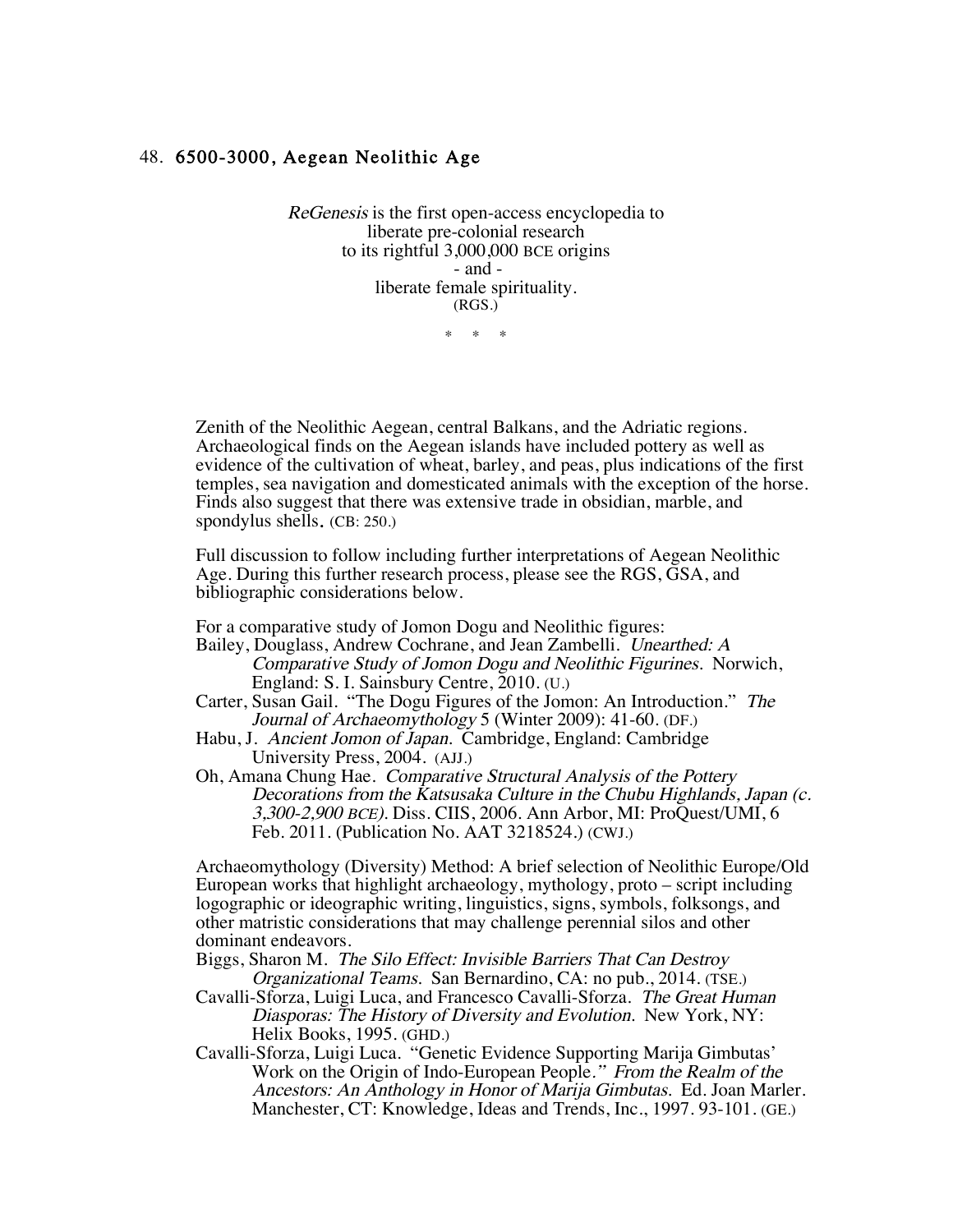- Eisler, Riane Tennenhaus. The Chalice and the Blade: Our History, Our Future. San Francisco: Harper and Row, 1987. (CB.)
	- "Rediscovering Our Past, Reclaiming Our Future: Toward a New Paradigm for History." From the Realm of the Ancestors: An Anthology in Honor of Marija Gimbutas. Ed. Joan Marler. Manchester, CT: Knowledge, Ideas and Trends, Inc., 1997. 335-349. (ROP.)
- \_\_\_\_\_. "The Battle Over Human Possibilities: Women Men, and Culture Transformation." Societies of Peace: Matriarchies Past, Present and Future: Selected Papers, First World Congress on Matriarchal Studies, 2003, Second World Congress on Matriarchal Studies, 2005. Ed. Göttner-Abendroth, Heide. Toronto, Canada: Inanna Publications, 2009. 269- 282.(BOH.)
- Gimbutas, Marija Alseikaite. The Language of the Goddess. San Francisco, CA: Harper San Francisco, 1989. (LOG.)
- <sub>\_\_\_\_\_\_</sub>. The Civilization of the Goddess: The World of Europe. San Francisco, CA: Harper, 1991. 43, 47-49. (COG.)
- \_\_\_\_\_. "Three Waves of the Kurgan People into Old Europe, 4500-2500 B.C." Eds. Miriam Robbins Dexter, and Karlene Jones-Bley. Journal of Indo-European Studies Monograph No. 18 (1997): 240-268. (TWKP.)
- Haarmann, Harald. Early Civilization and Literacy in Europe: An Inquiry into Cultural Continuity in the Mediterranean World. New York, NY: Mouton de Gruyter, 1996. (ECLE.)
	- \_\_\_\_\_. Ancient Knowledge, Ancient Know-How, Ancient Reasoning: Culture Memory in Transition, from Prehistory to Classical Antiquity and Beyond. Amherst, NY: Cambria Press, 2013. (AN.)
- Journey of Man. Dir. Jennifer Beamish. Eds. Clive Maltby, Gregers Sall, and Spencer Wells. Tigress Productions, Public Broadcasting Service (U.S.), et al. 1 videodisc (120 min.) PBS Home Video, 2004. (JOM.)
- Keller, Mara Lynn. "The Interface of Archaeology and Mythology: A Philosophical Evaluation of the Gimbutas Paradigm." From the Realm of the Ancestors: An Anthology in Honor of Marija Gimbutas. Ed. Joan Marler. Manchester, CT: Knowledge, Ideas and Trends, Inc., 1997. 381- 398. (IAM.)
- Mallory, James P. In Search of the Indo-Europeans: Language, Archaeology and Myth. London, England: Thames and Hudson, 1990. (SIE.)
- Marler, Joan, Ed. From the Realm of the Ancestors: An Anthology in Honor of Marija Gimbutas. Manchester, CT: Knowledge, Ideas and Trends, Inc., 1997. (FRA.)
	- \_\_\_\_\_. The Danube Script: Neo-Eneolithic Writing in Southeastern Europe. Sebastopol, CA: Institute of Archaeomythology, 2008. (TDS.)
- Marler, Joan. "The Iconography and Social Structure of Old Europe: The Archaeomythological Research of Marija Gimbutas." Societies of Peace: Matriarchies Past, Present and Future: Selected Papers, First World Congress on Matriarchal Studies, 2003, Second World Congress on Matriarchal Studies, 2005. Ed. Göttner-Abendroth, Heide. Toronto, Canada: Inanna Publications, 2009. (ISS.)
- Marler, Joan, and Miriam R. Dexter, Eds. Signs of Civilization: Neolithic Symbol System of Southeast Europe. Novi Sad, Hungary: Institute of Archaeomythology, 2009. (SC.)
- Meador, Betty De Shong. A Sagidda of Inanna. Tran. Betty De Shong Meador. Handout for "Inanna," CIIS Workshop, 11-17-1996. (ASOI.) .. Inanna: Lady of the Largest Heart. Austin, TX: University of Texas

Metzner, Ralph. The Well of Remembrance: Rediscovering the Earth Wisdom

Press, (2000). (ILLH.)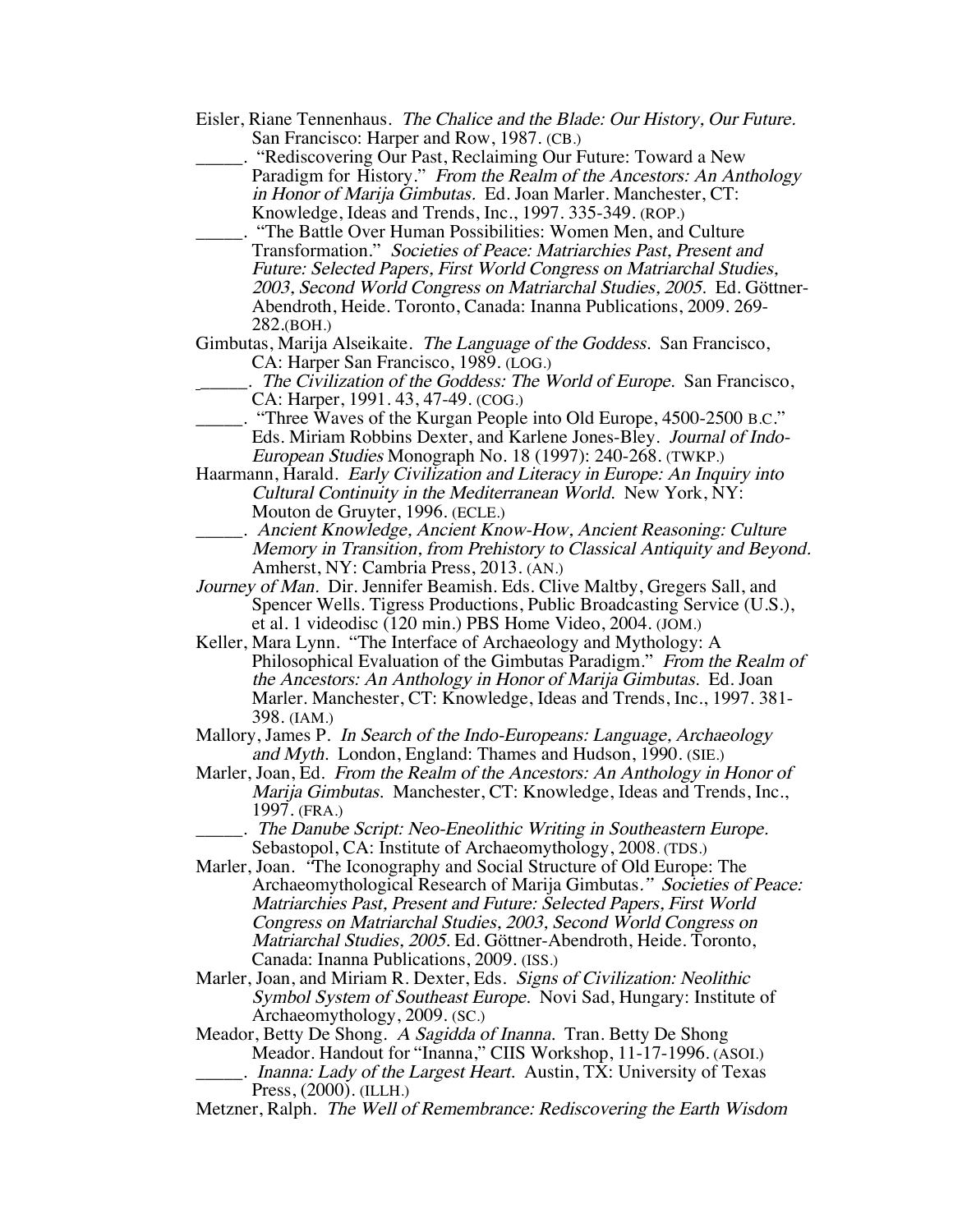Myths of Northern Europe. Boston, MA: Shambhala, 1994. (WOR.)

Poruciuc, Adrian. Prehistoric Roots of Romanian and Southeast European Traditions. Eds. Joan Marler, and Miriam R. Dexter. Sebastopol, CA: Institute of Archaeomythology, 2010. (PRR.)

- Reason, Peter. Participation in Human Inquiry. London, England: Sage, 1994. (PHI.)
- Spretnak, Charlene. "Beyond Backlash: An Appreciation of the Work of Marija Gimbutas." Journal of Feminist Studies in Religion 12.2 (Fall 1996): 91-98. (BBAW.)
- Swimme, Brian. The Hidden Heart of the Cosmos: Humanity and the New Story. Maryknoll, NY: Orbis Books, 1996. (HHTC.)
- Swimme, Brian, and Thomas Berry. The Universe Story: From the Primordial Flaring Forth to the Ecozoic Era. San Francisco, CA: Harper San Francisco, 1992. (TUS.)
- Wade, Nicholas. "The Tangled Roots of English: Proto-Indo-European, the Precursor to Many Languages, May Have Been Spread by Force, Not Farming." New York Times, Feb. 24, 2015: Di, D6. (TRE.)
- Winn, Milton M. The Signs of Vinca Culture: An Internal Analysis: Their Role, Chronology and Independence from Mesopotamia. Los Angeles, CA: University of California, 1973. (PW.)
- Winn, Shan M. M. Pre-writing in Southeastern Europe: The Sign System of the Vinca Culture, ca. 4000 B.C. Calgary, Canada: Western Publishers, 1981. (PW2.)

Alternate considerations include: Brian Hayden, 2002; Ian Hodder in "Scientific American," 2004; Conkey and Tringham, 1994; Colin Renfrew, 2003; Goodison and Morris, 1998; and Michael Balter, 2005.

Further discourse includes:

Anthony, David W. The Horse, the Wheel, and Language: How Bronze–Age Rides from the Eurasian Steppes Shaped the Modern World. Princeton, NJ: Princeton University Press, 2007. (HWL)

Rigoglioso, Marguerite. "The Disappearing of the Goddess and Gimbutas: A Critical Review of The Goddess and the Bull." Journal of Archaeomythology 3.1 (Spring-Summer 2007): 95-105. (DGG.)

IMAGE: SEATED NEOLITHIC WINGED DEITY: SESKLO OR CRETE, GREECE. PHOTO: © GSA. DESCRIPTION SEATED DEITY WITH WINGED ARMS IN KA POSITION DECORATED WITH ZIG-ZAG OR SERPENTINE MOTIF. SLIDE LOCATION CRETE, GREECE, SHEET 1, ROW 2, SLEEVE 2, SLIDE #2, c. 6000 BCE. CU\_CRE\_S1\_R2\_SL2\_S2. SHOT ON LOCATION: HERAKLION MUSEUM: CRETE, GREECE. IMAGE IN PROCESS. NOTE 1: (LOG: 3-23.) NOTE 2: FIELDWORK PROJECT 1980-1985. PHOTO NOTE: ILLUSTRATOR, CHRISI KARVONIDES. ENHANCED. IMAGE: PRECURSOR OF CYCLADIC FIGURES: LATE NEOLITHIC. PHOTO: © GSA. DESCRIPTION: PRECURSOR OF CYCLADIC FIGURES INC. BEAK (BA BIRD?) NOSE, PRONOUNCED BREASTS PLUS "DEEPLY–CLEFTED TRIANGULAR VULVA," AEGEAN ISLANDS. (SV: 46-47.) SLIDE LOCATION CYCLADIC, SHEET 3, ROW 2, SLEEVE 2, SLIDE #36, 4500-3200 (LATE NEOLITHIC) BCE. CU\_CYO\_S3\_R2\_SL2\_S36. SHOT ON LOCATION: BRITISH MUSEUM: LONDON, ENGLAND. NOTE 1: FIELDWORK PROJECT 1998.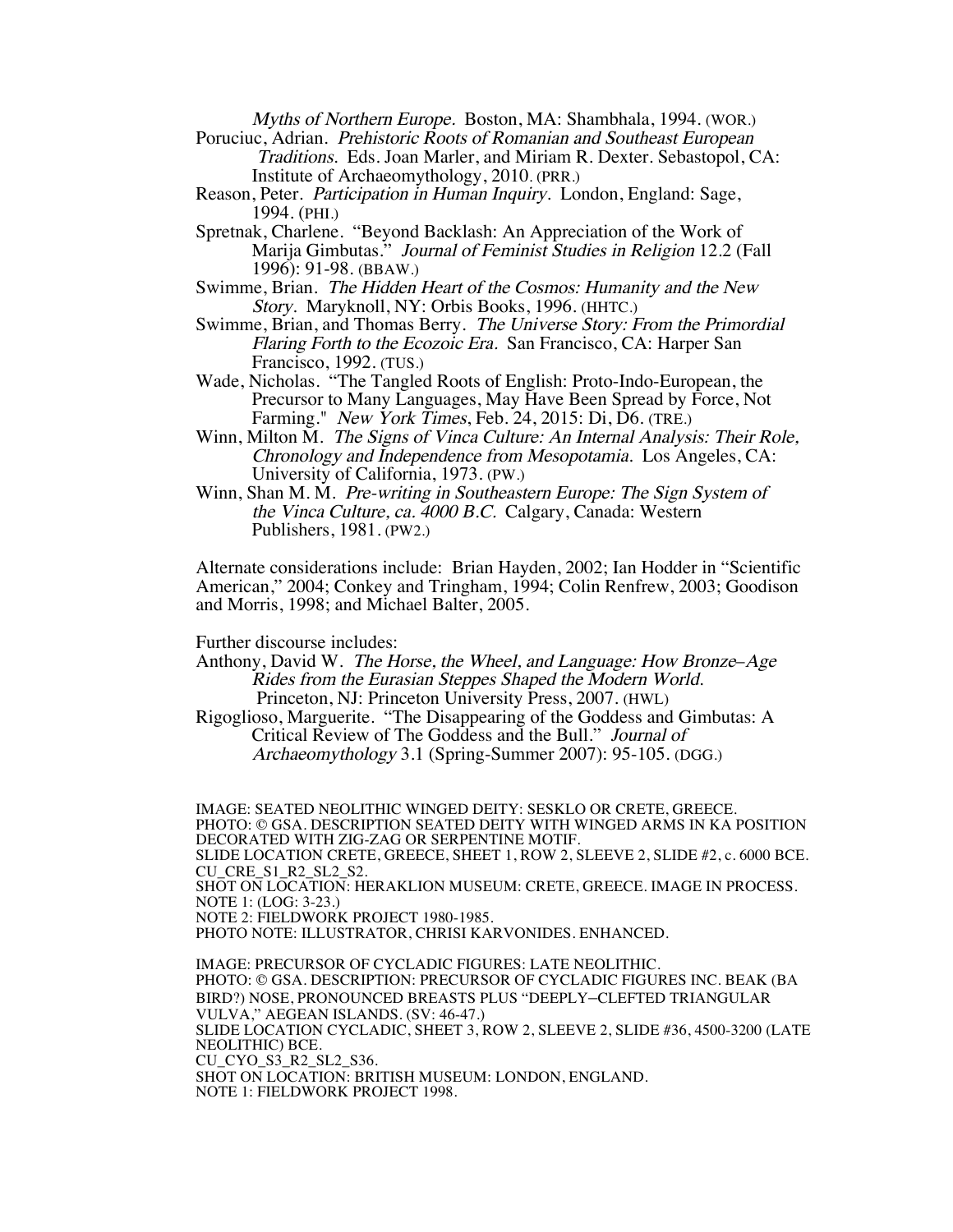IMAGE: SCHEMATIZED VIOLIN DEITIES: CYCLADIC, OLD EUROPE. PHOTO: © GSA. DESCRIPTION: GRAVE FINDS INCLUDING SCHEMATIZED VIOLIN DEITIES (GROTTA-PELOS CULTURE). SLIDE LOCATION CYCLADIC, SHEET 1, ROW 2, SLEEVE 3, SLIDE #5, 3300- 2700 BCE. CU CYO S1 R2 SL3 S5.. SHOT ON LOCATION: BRITISH MUSEUM: LONDON, ENGLAND. NOTE 1: SIMILAR IMAGES ALSO FOUND IN (ANATOLIA) TURKEY, EUROPE, NORTHERN MESOPOTAMIA, AND THROUGHOUT THE GREEK ISLANDS. NOTE 2: FIELDWORK PROJECT 1984.

IMAGE: NEOLITHIC VIOLIN DEITIES: BABYLONIA. PHOTO: © GSA. DESCRIPTION: SCHEMATIZED VIOLIN DEITIES THAT ALSO MIRROR SMALL NEOLITHIC FINDS FROM APHRODISIAS, TURKEY & GREECE. SLIDE LOCATION NEAR EAST, SHEET 3, ROW 2, SLEEVE 5, SLIDE #31, BCE. CU\_NEA\_S3\_R2\_SL5\_S31.jpg SHOT ON LOCATION: BRITISH MUSEUM: LONDON, ENGLAND. NOTE 1: FIELDWORK PROJECT 1998.

IMAGE: SCHEMATIZED VIOLIN-SHAPED FEMALE DEITY: NANTES, FRANCE. HARROUARD, MARCILLY-SUR-EURE, NANTES, FRANCE. (LIKELY RE. GROTTA-PELOS CULTURE.) SLIDE LOCATION NEO. PAL. FRENCH, SHEET 5, ROW 1, SLEEVE 2, SLIDE #2. CU\_NPF\_S5\_R1\_SL2\_S2.jpg SHOT ON LOCATION: MUSÉE DES ANTIQUITÉS NATIONALES: SAINT-GERMAIN-EN-LAYE, FRANCE, JUST OUTSIDE OF PARIS. NOTE 1: FIELDWORK PROJECT 1980'S. PHOTO NOTE: ILLUSTRATION ENHANCEMENT, CHRISI KARVONIDES.

IMAGE: CYCLODIC GODDESS FROM KAPROS CEMETERY: AMORGOS, GREECE. PHOTO: © GSA. DESCRIPTION: MARBLE PLASTIRAS TYPE OF CYCLADIC DEITY WITH AMPLE THIGHS, RECEDING PUBIC AREA AND FOLDED ARMS THAT ARE CUT AWAY FROM THE TORSO, KAPROS CEMETERY, AMORGOS, GREECE. (GROTTA-PELOS CULTURE.) SLIDE LOCATION CYCLODIC, SHEET 3, ROW 3, SLEEVE 5, SLIDE #10, 3000-28000. CU CYO S3 R3 SL5 S10. SHOT ON LOCATION: BRITISH MUSEUM, LONDON.

NOTE 1: FIELDWORK PROJECT 1998.

IMAGE: CYCLADIC WITH PUBIC DETAIL: KEROS/SYROS CULTURE. PHOTO: © GSA. DESCRIPTION: CYCLADIC (CHALANDRIANI TYPE) STIFF MARBLE NUDE WITH DETAILED PUBIC TRIANGLE, KEROS – SYROS CULTURE. SLIDE LOCATION CYCLADIC, SHEET 3, ROW 3, SLEEVE 3, SLIDE #8, 2400-2200. CU CYO S3 R3 SL3 S8. SHOT ON LOCATION: BRITISH MUSEUM: LONDON, ENGLAND. NOTE 1: FIELDWORK PROJECT 1998.

IMAGE: TWO CYCLODIC FIGURES: CYPRUS, GREECE. PHOTO: © GSA. DESCRIPTION: TWO EARLY CYCLADIC FIGURES WITH ARM FOLDED, MARBLE. SLIDE LOCATION KARVON, IPHOTO, GETTY IMAGES 2011: (PREVIOUSLY MOBILEME GALLERY), SHEET , ROW , SLEEVE , IMAGE #DSCN2762, 2700-2500. SHOT ON LOCATION: GETTY VILLA MUSEUM: MALIBU, CALIFORNIA: IMAGE TBD. NOTE 1: FIELDWORK PROJECT 2011. PHOTO NOTE: ILLUSTRATOR, CHRISI KARVONIDES.

IMAGE: CYCLADIC NUDES. PHOTO: © GSA. DESCRIPTION: CYCLADIC NUDES WITH WINGED ARMS. SLIDE LOCATION KARVON, IPHOTO, GETTY IMAGES 2011. (PREVIOUSLY MOBILEME GALLERY), SHEET , ROW , SLEEVE , SLIDE #DSCN2772, BCE: IMAGE TBD. SHOT ON LOCATION: GETTY VILLA MUSEUM: MALIBU, CALIFORNIA. NOTE 1: (LOG: 203, FIG. 321.) NOTE 2: FIELDWORK PROJECT 2011. PHOTO NOTE: ILLUSTRATOR, CHRISI KARVONIDES.